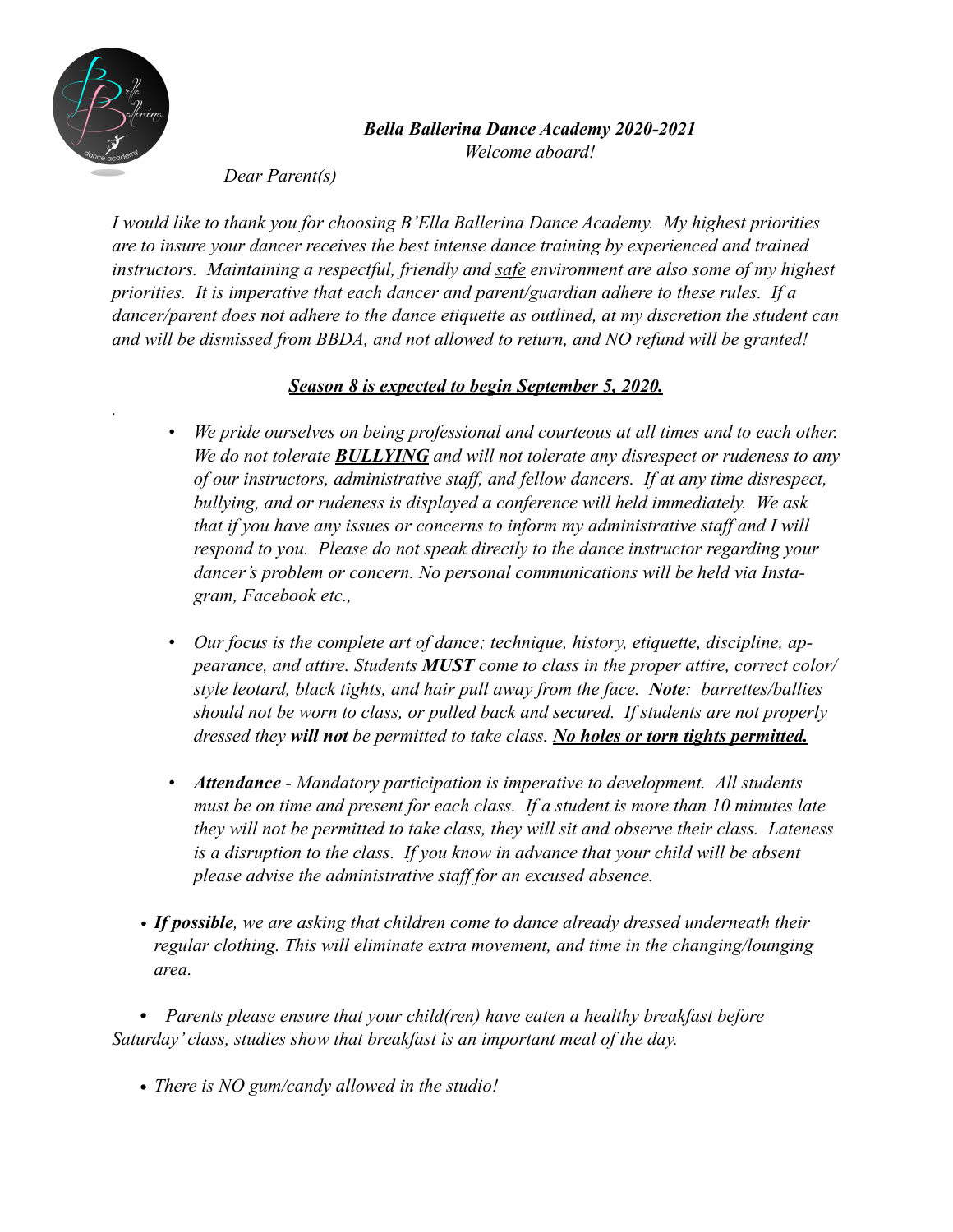- *Please be prompt when picking up your child at the end of their scheduled class time. Any student left past the 10 min grace period will be charged (babysitting fee) of \$5 for every 5 minutes that they remain at the studio. NO EXCEPTIONS.*
- *• Dance wear All clothing and shoes MUST be labelled, and every student must have a dance bag of your choice. Leotard/Bodysuit, Dance shoes, Dance Bag, Tee Shirts, and Tights can be order at the studio, payment must be made in advance.*
- *• BBDA will not assume liability for lost items. We teach our students to be responsible and accountable for their own belongings.*
- *• Ballet is mandatory for these students. In order to move to the next level, they need ballet training as the foundation.*
- *• The following fees must be paid AT THE TIME OF REGISTRATION to secure your student(s) enrollment:*
	- *o Registration Fee is \$75 for first time students and \$50 for returning students, which includes the embroidery leotard, please specify your child's size on the enrollment form.*
	- *o Recital Fee is \$25*
	- *o ALL FEES/PAYMENTS ARE NON-REFUNDABLE!*
- **•** *Tuition is due on or before the 1st of every month, and will automatically be deducted from the online portal. Please make sure the card on file, is active, to avoid any bounce fees and/or late fee payments. If accounts are not current by the 3rd of every month a late fee of \$25 will be access to your account. If your account is more than (1) week behind your child will not be able to take class until the account is current, more than (2) weeks behind your child will be dropped*.
- **•** *Costume Payments will be discussed at a later date.*
- **•** *Fundraising Activities it is mandatory every student/family participate in at least one fundraiser activity during the year. These fundraiser activities help assistance us in providing dancers with fun activities to promote moral, build friendships/relationships, and stimulate growth in our students and helps off-set the cost of costumes/supplies for our winter production.*
- *• Parent Involvement Parents we encourage you when at home to show your children you are interested in what they are learning by asking; how was their dance class, what did you learn, ask them to show you what they are learning in class, and dance with them, its great exercise and can be a family fun time. Quarterly Parent Meetings*